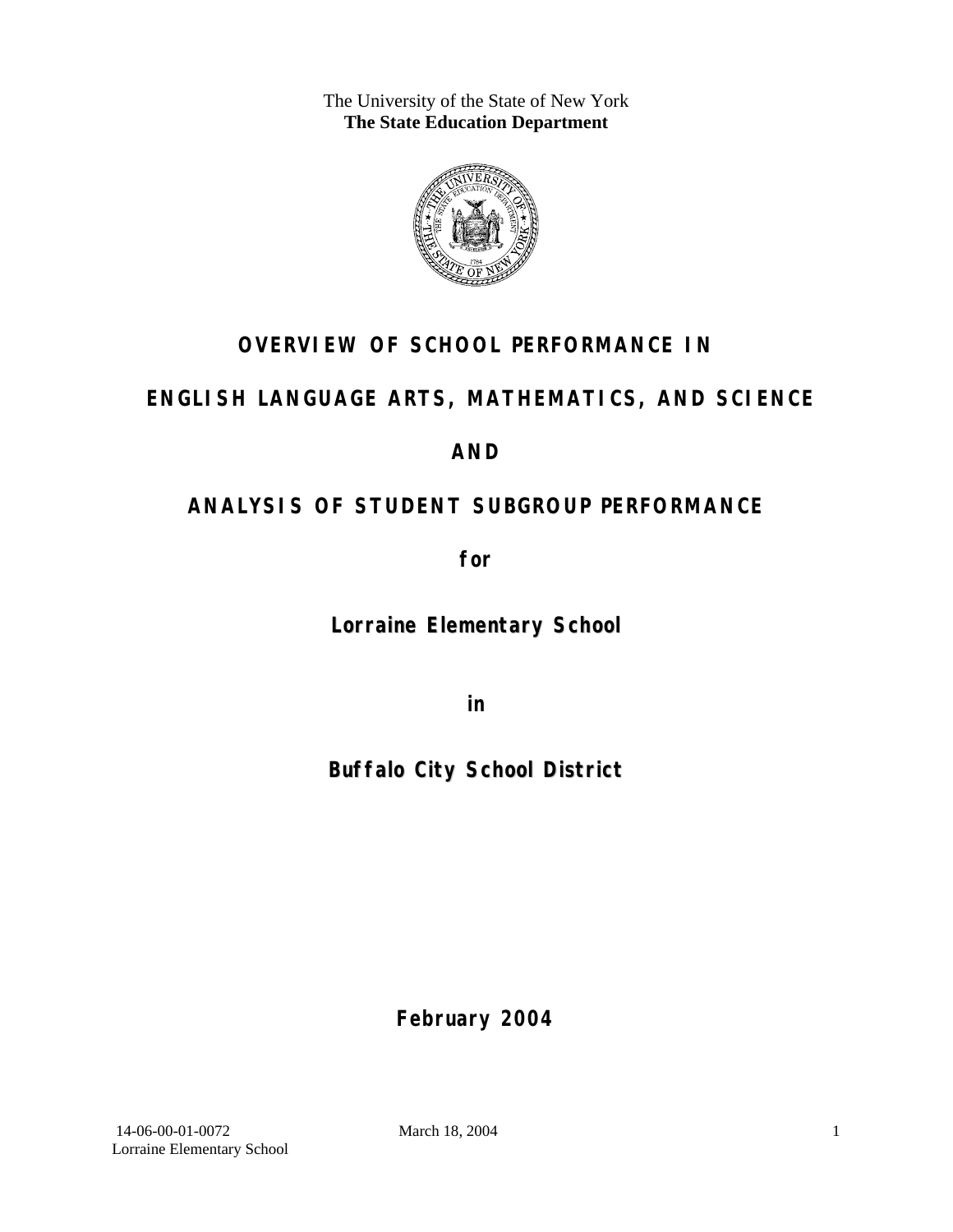### **THE UNIVERSITY OF THE STATE OF NEW YORK**

### **Regents of The University**

| Tonawanda             |
|-----------------------|
| <b>Hollis</b>         |
| Staten Island         |
| New Rochelle          |
| Peru                  |
| Huntington            |
| <b>North Syracuse</b> |
| New York              |
| <b>Belle Harbor</b>   |
| <b>Buffalo</b>        |
| Hartsdale             |
| Albany                |
| <b>Bronx</b>          |
| New York              |
| <b>Binghamton</b>     |
| Rochester             |

#### **President of The University and Commissioner of Education**

RICHARD P. MILLS

**Deputy Commissioner for Elementary, Middle, Secondary and Continuing Education**  JAMES A. KADAMUS

#### **Coordinator, School Operations and Management Services**

CHARLES SZUBERLA

#### **Coordinator, Information and Reporting Services**

MARTHA P. MUSSER

The State Education Department does not discriminate on the basis of age, color, religion, creed, disability, marital status, veteran status, national origin, race, gender, genetic predisposition or carrier status, or sexual orientation in its educational programs, services and activities. Portions of this publication can be made available in a variety of formats, including braille, large print or audio tape, upon request. Inquiries concerning this policy of nondiscrimination should be directed to the Department's Office for Diversity, Ethics, and Access, Room 530, Education Building, Albany, NY 12234. **Requests for additional copies of this publication may be made by contacting the Publications Sales Desk, Room 309, Education Building, Albany, NY 12234.** 

Please address all correspondence about this report that is not related to data corrections to:

*School Report Card Coordinator Information and Reporting Services Team New York State Education Department Room 863 EBA 89 Washington Avenue Albany, NY 12234*  E-mail: *RPTCARD@mail.nysed.gov*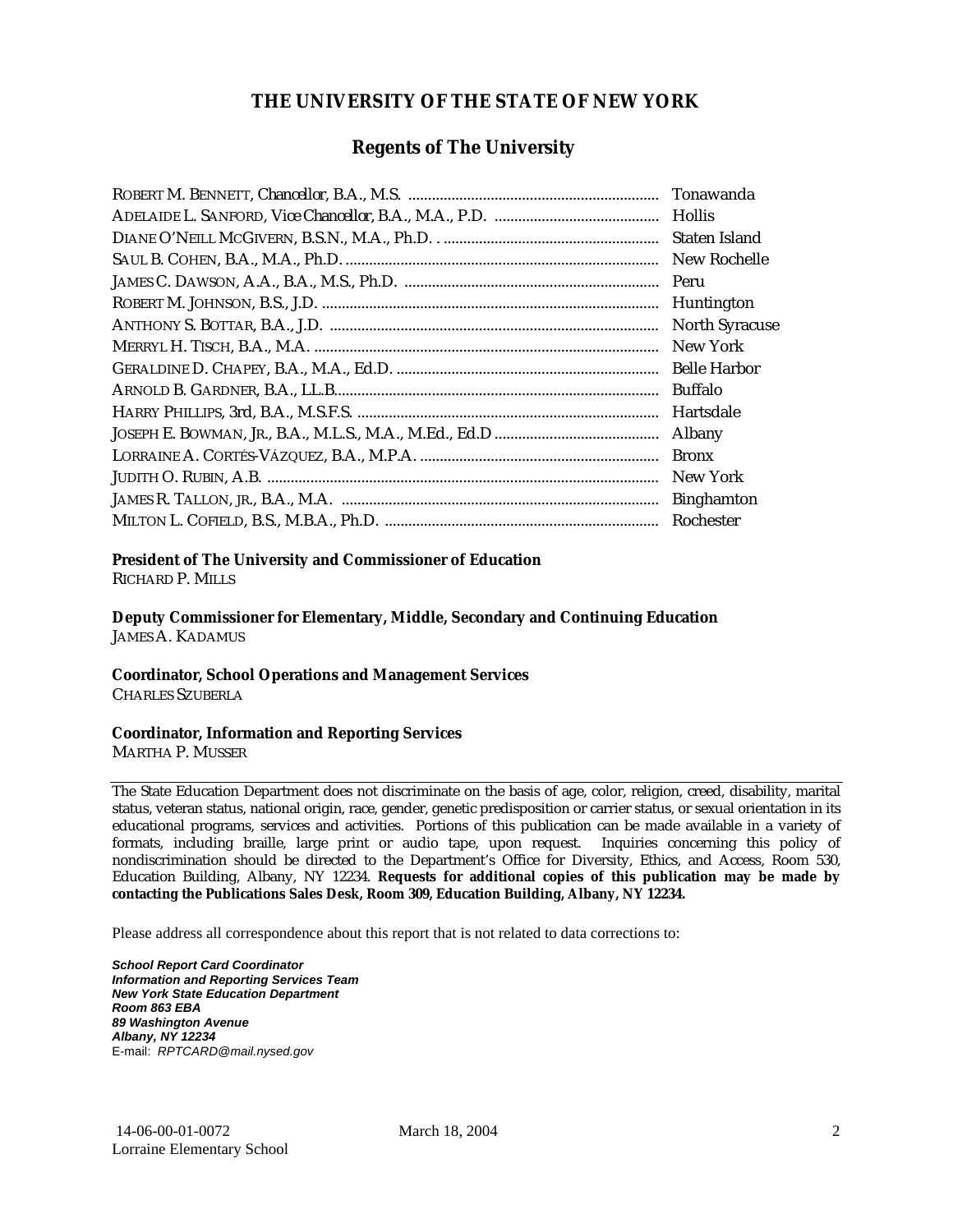The *New York State School Report Card* is an important part of the Board of Regents effort to raise learning standards for all students. It provides information to the public on student performance and other measures of school and district performance. Knowledge gained from the school report card on a school's strengths and weaknesses can be used to improve instruction and services to students.

The *New York State School Report Card* consists of three parts: the *Overview of School Performance in English Language Arts, Mathematics, and Science and Analysis of Student Subgroup Performance,* the *Comprehensive Information Report,* and the *School Accountability Report*. The *Overview and Analysis* presents performance data on measures required by the federal No Child Left Behind Act: English, mathematics, science, and graduation rate. Performance data on other State assessments can be found in the *Comprehensive Information Report*. The *School Accountability Report* provides information as to whether a school is making adequate progress toward enabling all students to achieve proficiency in English and mathematics.

State assessments are designed to help ensure that all students reach high learning standards. They show whether students are getting the foundation knowledge they need to succeed at the elementary, middle, and commencement levels and beyond. The State requires that students who are not making appropriate progress toward the standards receive academic intervention services.

In the *Overview*, performance on the elementary- and middle-level assessments in English language arts and mathematics and on the middle-level science test is reported in terms of mean scores and the percentage of students scoring at each of the four levels. These levels indicate performance on the standards from seriously deficient to advanced proficiency. Performance on the elementary-level science test is reported in terms of mean scores and the percentage of students making appropriate progress. Regents examination scores are reported in four score ranges. Scores of 65 to 100 are passing; scores of 55 to 64 earn credit toward a local diploma (with the approval of the local board of education). Though each elementary- and middle-level assessment is administered to students in a specific grade, secondary-level assessments are taken by students when they complete the coursework for the core curriculum. Therefore, the performance of students at the secondary level is measured for a student cohort rather than a group of students at a particular grade level. Students are grouped in cohorts according to the year in which they first entered grade 9.

The assessment data in the *Overview and Analysis* are for all tested students in the school, including general-education students and students with disabilities. In the *Overview*, each school's performance is compared with that of schools similar in grade level, district resources, and student needs as indicated by income and limited English proficiency (LEP) status. Each district's performance is compared with that of all public schools statewide. In the *Analysis*, performance is disaggregated by race/ethnicity, disability status, gender, LEP status, income level, and migrant status.

Explanations of terms referred to or symbols used in this part of the school report card may be found in the glossary on the last page. Further information on the school report card may be found in the guide, *Understanding Your School Report Card: February 2004*, available on the Information and Reporting Services Web site at www.emsc.nysed.gov/irts.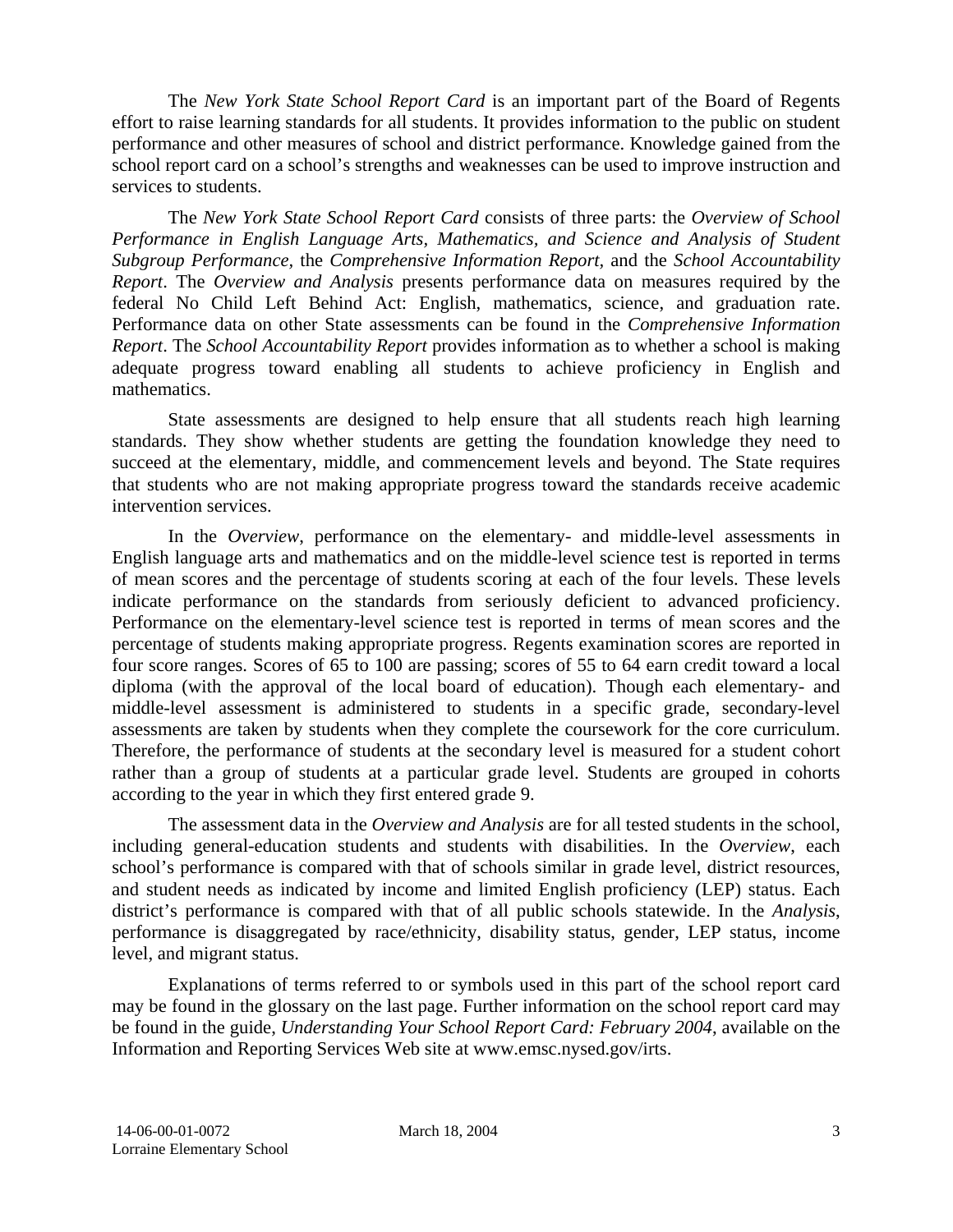# **Overview of School Performance in English Language Arts, Mathematics, and Science**

## **School Profile**

| Principal:<br>Lawrence Grisanti |             | (716)828-4809<br>Phone:   |
|---------------------------------|-------------|---------------------------|
| <b>Organization</b>             | Grade Range | <b>Student Enrollment</b> |
| $2002 - 03$                     | <b>PK-8</b> | 536                       |

| 2001–02 School District-wide Total Expenditure per Pupil | \$12,201 |
|----------------------------------------------------------|----------|
|----------------------------------------------------------|----------|

| <b>Similar</b><br><b>Schools</b> | This school is in Similar Schools Group 4. All schools in this group are elementary level schools in large cities<br>other than New York City. The schools in this group are in the lower range of student needs for elementary level<br>schools in these districts. |
|----------------------------------|----------------------------------------------------------------------------------------------------------------------------------------------------------------------------------------------------------------------------------------------------------------------|
| Group                            |                                                                                                                                                                                                                                                                      |

## **2002–03 Percentage of Core Classes Taught by Highly Qualified Teachers\***

| <b>Number of Core</b><br><b>Classes</b> | <b>Percent Taught</b><br>by Highly<br>Qualified<br><b>Teachers</b> |
|-----------------------------------------|--------------------------------------------------------------------|
|                                         |                                                                    |
| 60                                      | 78%                                                                |
|                                         |                                                                    |

\*For the 2002-03 school year, SED is reporting that teachers of core classes are highly qualified if they are certified to teach those classes. However, No Child Left Behind (NCLB) imposes requirements beyond certification for some teachers to be considered highly qualified. In future years, when New York State uses the NCLB criteria for reporting, certified teachers must fulfill all NCLB requirements to be counted as highly qualified.

#### **2002–03 Percentage of Teachers with No Valid Teaching Certificate\***

| Number of<br><b>Teachers</b> | <b>Percent with No</b><br><b>Valid Teaching</b><br><b>Certificate</b> |
|------------------------------|-----------------------------------------------------------------------|
| 49                           | 14%                                                                   |

\*This count includes teachers with temporary licenses who do not have a valid permanent, provisional, or transitional teaching certificate.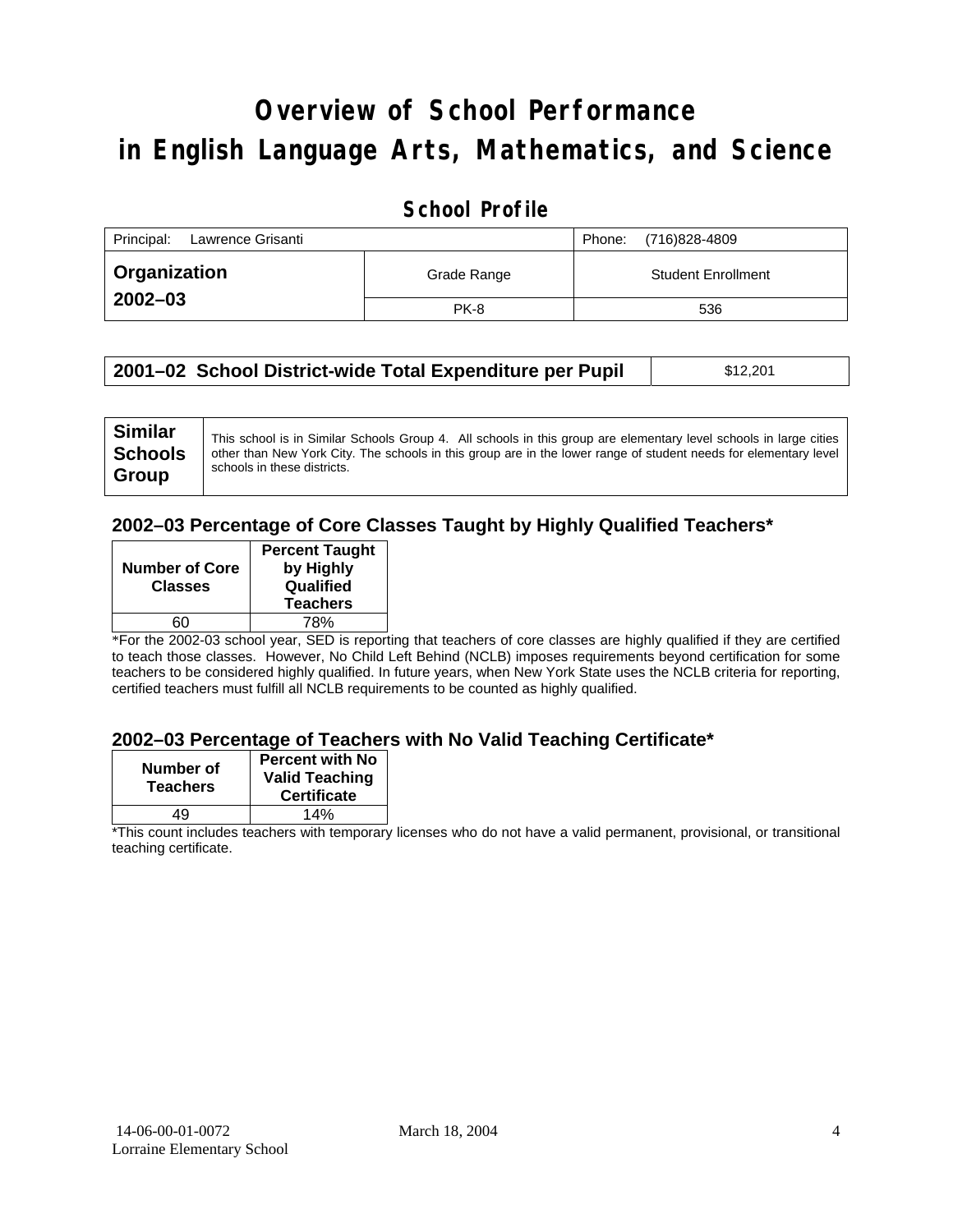English Language Arts



|                                      |                    | <b>Counts of Students Tested</b> |                    |                    |              |                   |
|--------------------------------------|--------------------|----------------------------------|--------------------|--------------------|--------------|-------------------|
| Performance at<br><b>This School</b> | Level 1<br>455-602 | Level 2<br>603-644               | Level 3<br>645-691 | Level 4<br>692-800 | <b>Total</b> | <b>Mean Score</b> |
| <b>Jan-Feb 2001</b>                  |                    | 33                               |                    |                    | 50           | 626               |
| Jan-Feb 2002                         |                    | 24                               | 13                 |                    | 47           | 627               |
| Feb 2003                             |                    | 18                               | 18                 |                    | 47           | 631               |

|         | Elementary-Level English Language Arts Levels — Listening, Reading, and Writing Standards                 |  |  |  |
|---------|-----------------------------------------------------------------------------------------------------------|--|--|--|
| Level 4 | These students exceed the standards and are moving toward high performance on the Regents examination.    |  |  |  |
| Level 3 | These students meet the standards and, with continued steady growth, should pass the Regents examination. |  |  |  |
| Level 2 | These students <b>need extra help</b> to meet the standards and pass the Regents examination.             |  |  |  |
| Level 1 | These students have serious academic deficiencies.                                                        |  |  |  |

**Performance of Limited English Proficient Students Taking the New York State English as a Second Language Achievement Test (NYSESLAT) as the Measure of English Language Arts Achievement**

| Grade 4 | <b>Number</b><br>Tested | Level 1 | Level 2 | Level 3 | Level 4 |
|---------|-------------------------|---------|---------|---------|---------|
| 2003    |                         |         |         |         |         |

**Performance of Students with Severe Disabilities on the New York State Alternate Assessment (NYSAA) in English** 

| <b>Elementary Level</b> | <b>Number</b><br>Tested | AA-Level 1 | AA-Level 2 | AA-Level 3 | AA-Level 4 |
|-------------------------|-------------------------|------------|------------|------------|------------|
| $2002 - 03$             |                         |            |            |            |            |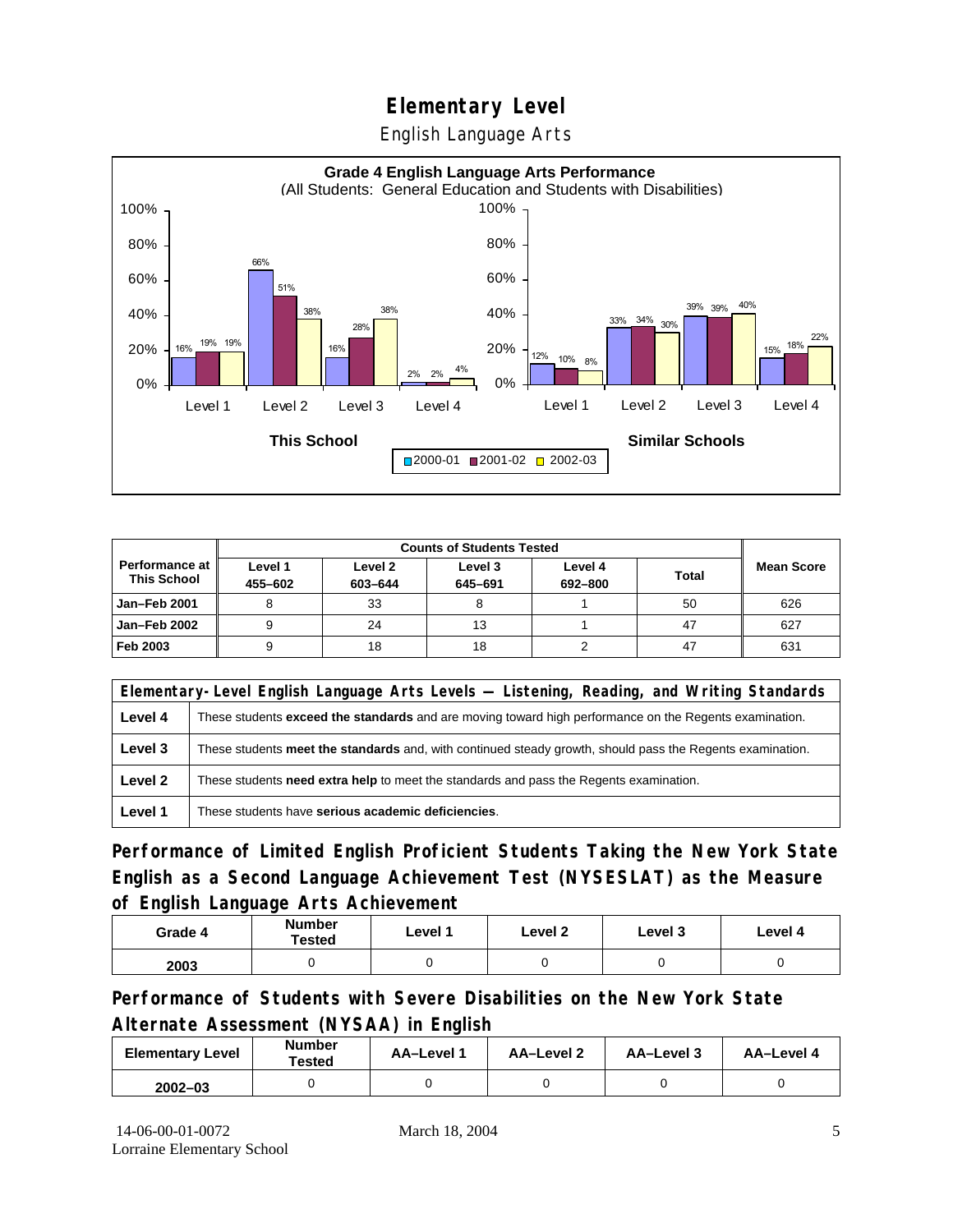## **Mathematics**



|                                        |                    | <b>Counts of Students Tested</b> |                    |                    |              |                   |
|----------------------------------------|--------------------|----------------------------------|--------------------|--------------------|--------------|-------------------|
| Performance at I<br><b>This School</b> | Level 1<br>448-601 | Level 2<br>602-636               | Level 3<br>637-677 | Level 4<br>678-810 | <b>Total</b> | <b>Mean Score</b> |
| May 2001                               |                    | 22                               | 24                 |                    | 54           | 636               |
| May 2002                               |                    | 19                               | 16                 | د                  | 46           | 630               |
| May 2003                               |                    | 10                               | 31                 |                    | 44           | 639               |

|         | Elementary-Level Mathematics Levels -                                                                         |  |  |
|---------|---------------------------------------------------------------------------------------------------------------|--|--|
|         | Knowledge, Reasoning, and Problem-Solving Standards                                                           |  |  |
| Level 4 | These students <b>exceed the standards</b> and are moving toward high performance on the Regents examination. |  |  |
| Level 3 | These students meet the standards and, with continued steady growth, should pass the Regents examination.     |  |  |
| Level 2 | These students need extra help to meet the standards and pass the Regents examination.                        |  |  |
| Level 1 | These students have serious academic deficiencies.                                                            |  |  |

## **Performance of Students with Severe Disabilities on the New York State Alternate Assessment (NYSAA) in Mathematics**

| <b>Elementary Level</b> | <b>Number</b><br>Tested | AA-Level 1 | AA-Level 2 | AA-Level 3 | AA-Level 4 |
|-------------------------|-------------------------|------------|------------|------------|------------|
| $2002 - 03$             |                         |            |            |            |            |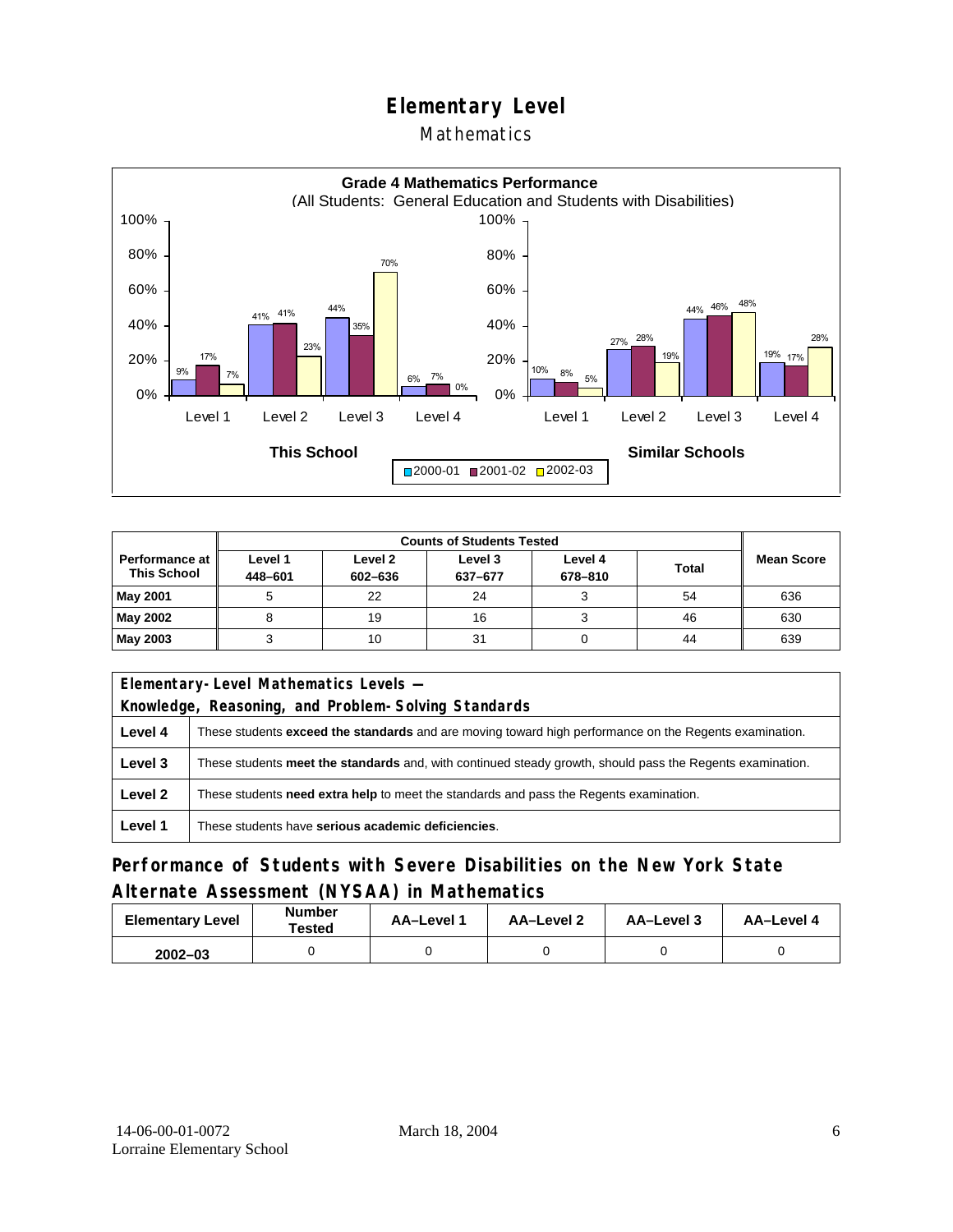Science Multiple-Choice



|  | <b>All Students</b> |
|--|---------------------|
|--|---------------------|

|                 |    | Number Tested   Number Above SDL   Mean Score |    |
|-----------------|----|-----------------------------------------------|----|
| <b>May 2001</b> |    | 25                                            | 30 |
| May 2002        | 46 | 25                                            | 29 |
| May 2003        | 45 | 29                                            | 31 |

|                                                 | Grade 4 Science - Knowledge, Reasoning, and Problem-Solving Standards                                                                                                                                                                    |  |  |  |  |
|-------------------------------------------------|------------------------------------------------------------------------------------------------------------------------------------------------------------------------------------------------------------------------------------------|--|--|--|--|
| <b>Multiple-Choice</b><br><b>Test Component</b> | This component contains 45 multiple-choice questions based upon the New York State Elementary<br>Science Syllabus and referenced to the New York State Learning Standards for Mathematics, Science<br>and Technology (Elementary Level). |  |  |  |  |
| <b>State Designated</b>                         | Students who correctly answer fewer than 30 of the 45 questions of the multiple-choice test component                                                                                                                                    |  |  |  |  |
| Level (SDL)                                     | must receive academic intervention services in the following term of instruction.                                                                                                                                                        |  |  |  |  |
| <b>School Mean</b>                              | For the multiple-choice test component, the mean score is the average number of correct answers for                                                                                                                                      |  |  |  |  |
| <b>Scores</b>                                   | students tested. If all tested students answered all questions correctly, this score would be 45.                                                                                                                                        |  |  |  |  |

# **Elementary Level**

#### Science Performance Test

The elementary-level science test is composed of two sections, the multiple-choice section (described above) and the performance test. The performance test is not used to determine the need for academic intervention services or for accountability purposes because not all students are administered the same three tasks.

| <b>All Students</b> |                      |                   |  |  |
|---------------------|----------------------|-------------------|--|--|
|                     | <b>Number Tested</b> | <b>Mean Score</b> |  |  |
| May 2001            | 46                   | 28                |  |  |
| May 2002            | 43                   | 26                |  |  |
| <b>May 2003</b>     | 43                   | 32                |  |  |

### **Performance of Students with Severe Disabilities on the New York State Alternate Assessment (NYSAA) in Science**

| <b>Elementary Level</b> | <b>Number</b><br>Tested | <b>AA-Level 1</b> | AA-Level 2 | AA-Level 3 | AA-Level 4 |
|-------------------------|-------------------------|-------------------|------------|------------|------------|
| $2002 - 03$             |                         |                   |            |            |            |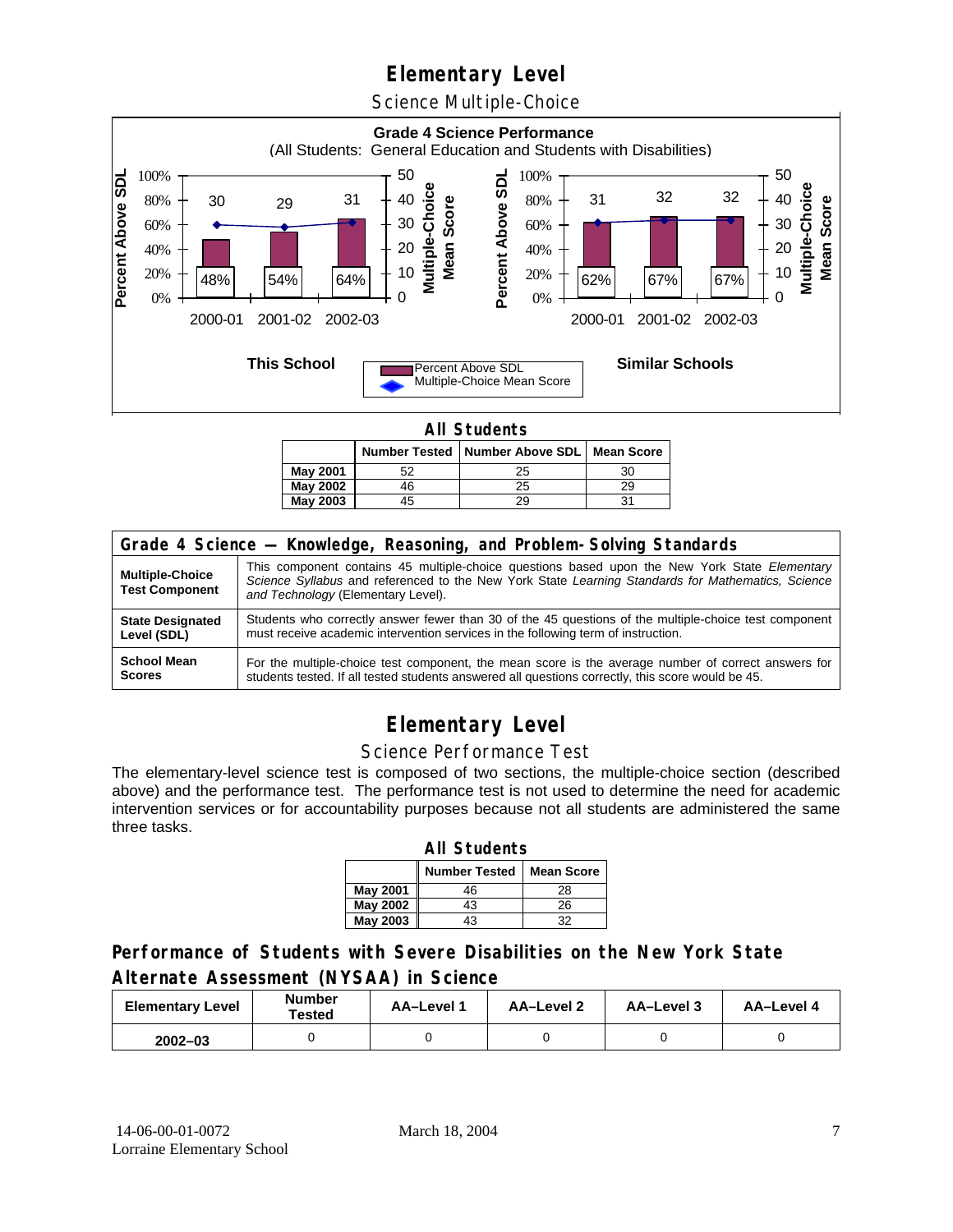English Language Arts



| <b>Performance at</b><br><b>This School</b> | Level 1<br>527-661 | Level 2<br>662-700 | Level 3<br>701-738 | Level 4<br>739-830 | Total | <b>Mean Score</b> |
|---------------------------------------------|--------------------|--------------------|--------------------|--------------------|-------|-------------------|
| May 2001                                    | 16                 | 39                 | 9                  |                    | 65    | 678               |
|                                             | Level 1<br>527-659 | Level 2<br>660-698 | Level 3<br>699-737 | Level 3<br>738-830 | Total |                   |
| <b>March 2002</b>                           | 9                  | 50                 | 14                 | 2                  | 75    | 680               |
|                                             | Level 1<br>527-657 | Level 2<br>658-696 | Level 3<br>697-736 | Level 4<br>737-830 | Total |                   |
| January 2003                                | 12                 | 46                 | 23                 |                    | 82    | 683               |

|         | Middle-Level English Language Arts Levels — Listening, Reading, and Writing Standards                         |  |  |
|---------|---------------------------------------------------------------------------------------------------------------|--|--|
| Level 4 | These students <b>exceed the standards</b> and are moving toward high performance on the Regents examination. |  |  |
| Level 3 | These students meet the standards and, with continued steady growth, should pass the Regents examination.     |  |  |
| Level 2 | These students <b>need extra help</b> to meet the standards and pass the Regents examination.                 |  |  |
| Level 1 | These students have serious academic deficiencies.                                                            |  |  |

**Performance of Limited English Proficient Students Taking the New York State English as a Second Language Achievement Test (NYSESLAT) as the Measure of English Language Arts Achievement**

| Grade 8 | <b>Number</b><br>Tested | Level 1 | Level 2 | Level 3 | Level 4 |
|---------|-------------------------|---------|---------|---------|---------|
| 2003    |                         |         |         |         |         |

**Performance of Students with Severe Disabilities on the New York State Alternate Assessment (NYSAA) in English** 

| Grade 8     | Number<br>Tested | AA-Level 1 | AA-Level 2 | AA-Level 3 | AA-Level 4 |
|-------------|------------------|------------|------------|------------|------------|
| $2002 - 03$ |                  |            |            |            |            |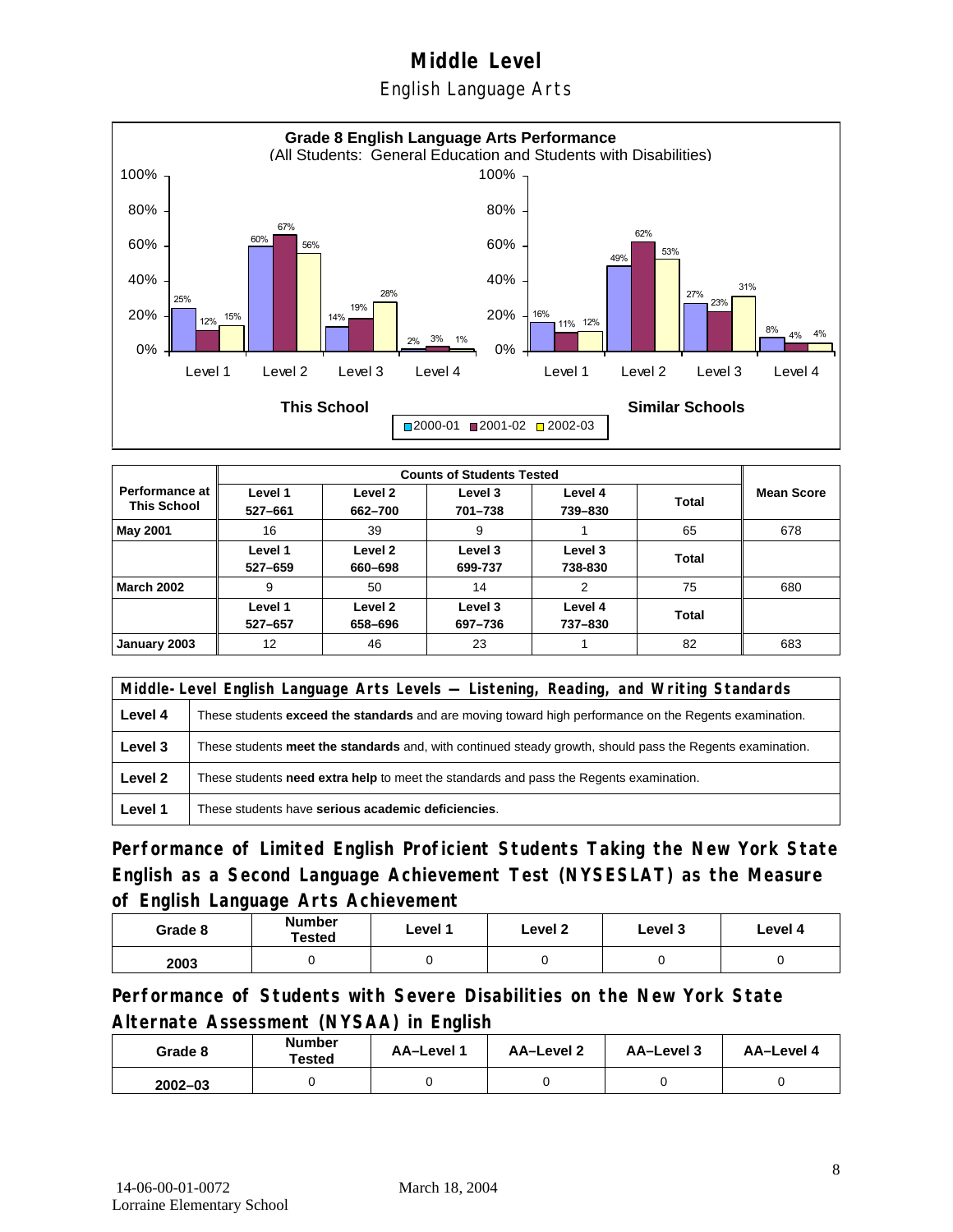#### Mathematics



| <b>Counts of Students Tested</b>     |                    |                    |                    |                    |              |                   |
|--------------------------------------|--------------------|--------------------|--------------------|--------------------|--------------|-------------------|
| Performance at<br><b>This School</b> | Level 1<br>517-680 | Level 2<br>681-715 | Level 3<br>716-759 | Level 4<br>760-882 | <b>Total</b> | <b>Mean Score</b> |
| May 2001                             | 26                 | 31                 |                    |                    | 66           | 684               |
| May 2002                             | 19                 | 41                 |                    |                    | 73           | 689               |
| <b>May 2003</b>                      | 26                 | 40                 | 21                 |                    | 88           | 697               |

|         | Middle-Level Mathematics Levels — Knowledge, Reasoning, and Problem-Solving Standards                     |  |  |
|---------|-----------------------------------------------------------------------------------------------------------|--|--|
| Level 4 | These students exceed the standards and are moving toward high performance on the Regents examination.    |  |  |
| Level 3 | These students meet the standards and, with continued steady growth, should pass the Regents examination. |  |  |
| Level 2 | These students <b>need extra help</b> to meet the standards and pass the Regents examination.             |  |  |
| Level 1 | These students have serious academic deficiencies.                                                        |  |  |

## **Performance of Students with Severe Disabilities on the New York State Alternate Assessment (NYSAA) in Mathematics**

| <b>Middle Level</b> | <b>Number</b><br>Tested | <b>AA-Level</b> | AA-Level 2 | AA-Level 3 | AA-Level 4 |  |
|---------------------|-------------------------|-----------------|------------|------------|------------|--|
| $2002 - 03$         |                         |                 |            |            |            |  |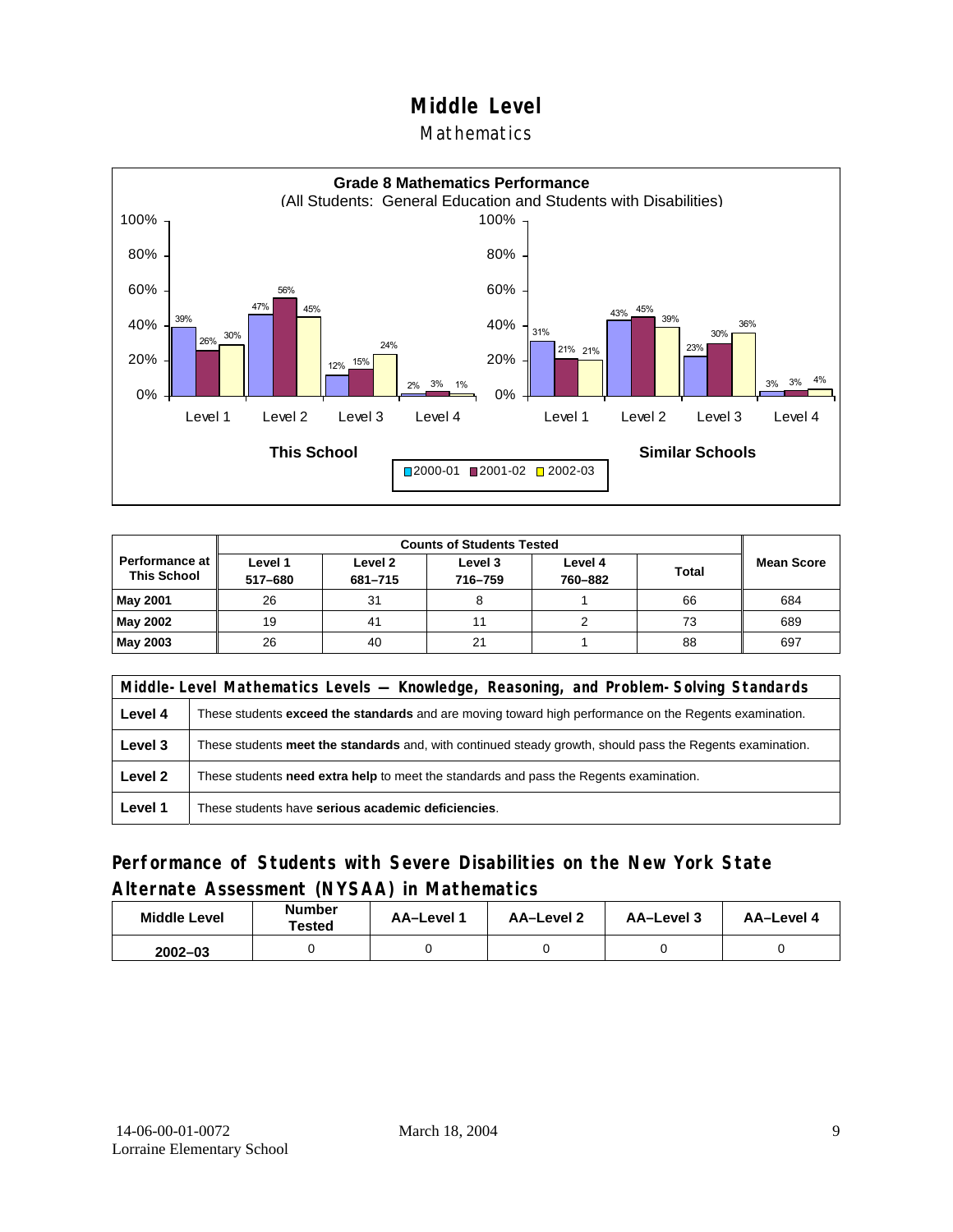#### **Science**



| <b>Performance at This School</b> |                             |         | <b>Counts of Students Tested</b> | <b>Mean Score</b> |         |       |    |
|-----------------------------------|-----------------------------|---------|----------------------------------|-------------------|---------|-------|----|
|                                   |                             | Level 1 | Level 2                          | Level 3           | Level 4 | Total |    |
| <b>June 2002</b>                  | <b>Middle-Level Science</b> |         | 20                               | 44                |         | 69    | 67 |
|                                   | <b>Regents Science</b>      |         |                                  |                   |         |       |    |
| January/                          | <b>Middle-Level Science</b> |         | 32                               | 39                |         | 79    | 69 |
|                                   | June 2003   Regents Science |         |                                  |                   |         |       |    |

|         | Middle-Level Science Levels — Knowledge, Reasoning, and Problem-Solving Standards*                                                                                                                  |  |  |  |  |  |  |  |  |
|---------|-----------------------------------------------------------------------------------------------------------------------------------------------------------------------------------------------------|--|--|--|--|--|--|--|--|
| Level 4 | These students <b>exceed the standards</b> on the middle-level science test and are moving toward high performance<br>on the Regents examinations or score 85-100 on a Regents science examination. |  |  |  |  |  |  |  |  |
| Level 3 | These students meet the standards on the middle-level science test and, with continued steady growth, should<br>pass the Regents examinations or score 65–84 on a Regents science examination.      |  |  |  |  |  |  |  |  |
| Level 2 | These students need extra help to meet the standards for middle-level science and to pass the Regents<br>examinations or score 55-64 on a Regents science examination.                              |  |  |  |  |  |  |  |  |
| Level 1 | These students have serious academic deficiencies as evidenced in the middle-level science test or score 0–54<br>on a Regents science examination.                                                  |  |  |  |  |  |  |  |  |

\*Students may demonstrate proficiency in middle-level science by scoring at Level 3 or above on the middle-level science test or by scoring 65 or above on a Regents examination in science.

## **Performance of Students with Severe Disabilities on the New York State Alternate Assessment (NYSAA) in Science**

| Middle-Level | <b>Number</b><br>Tested | AA-Level 1 | AA-Level 2 | AA-Level 3 | AA-Level 4 |  |
|--------------|-------------------------|------------|------------|------------|------------|--|
| $2002 - 03$  |                         |            |            |            |            |  |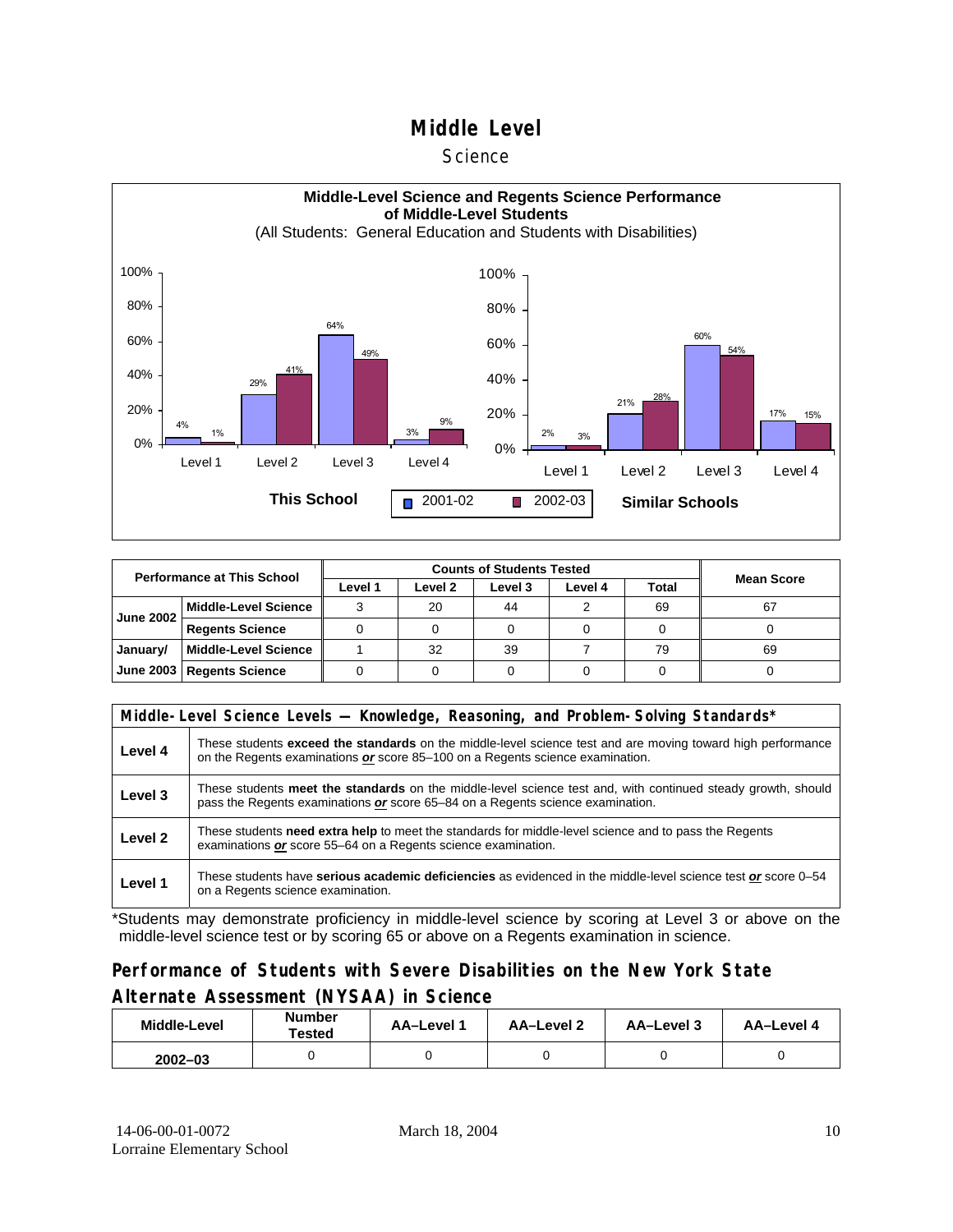# **Analysis of Student Subgroup Performance**

Historically, on State assessments the average performance of Black, Hispanic, and Native American students has been lower than that of White and Asian students. Similarly, students from lowincome families have not performed as well as those from higher income families. A high priority of the Board of Regents is to eliminate these gaps in student performance. In addition, Title I of the federal Elementary and Secondary Education Act includes explicit requirements "to ensure that students served by Title I are given the same opportunity to achieve to high standards and are held to the same high expectations as all students in each State."

This section of the school report card provides performance data for two years by racial/ethnic group, disability status, gender, English proficiency status, income level, and migrant status. The purpose of the student subgroup analyses is to determine if students who perform below the standards in any school tend to fall into particular groups, such as minority students, limited English proficient students, or economically disadvantaged students. If these analyses provide evidence that students in one of the groups achieve at a lower level than other students, the school and community should examine the reasons for this lower performance and make necessary changes in curriculum, instruction, and student support services to remedy these performance gaps. If your school did not report data for the 2002-03 school year for a subject and grade, a table showing data for subgroups in that subject and grade will not be included in the *Analysis*.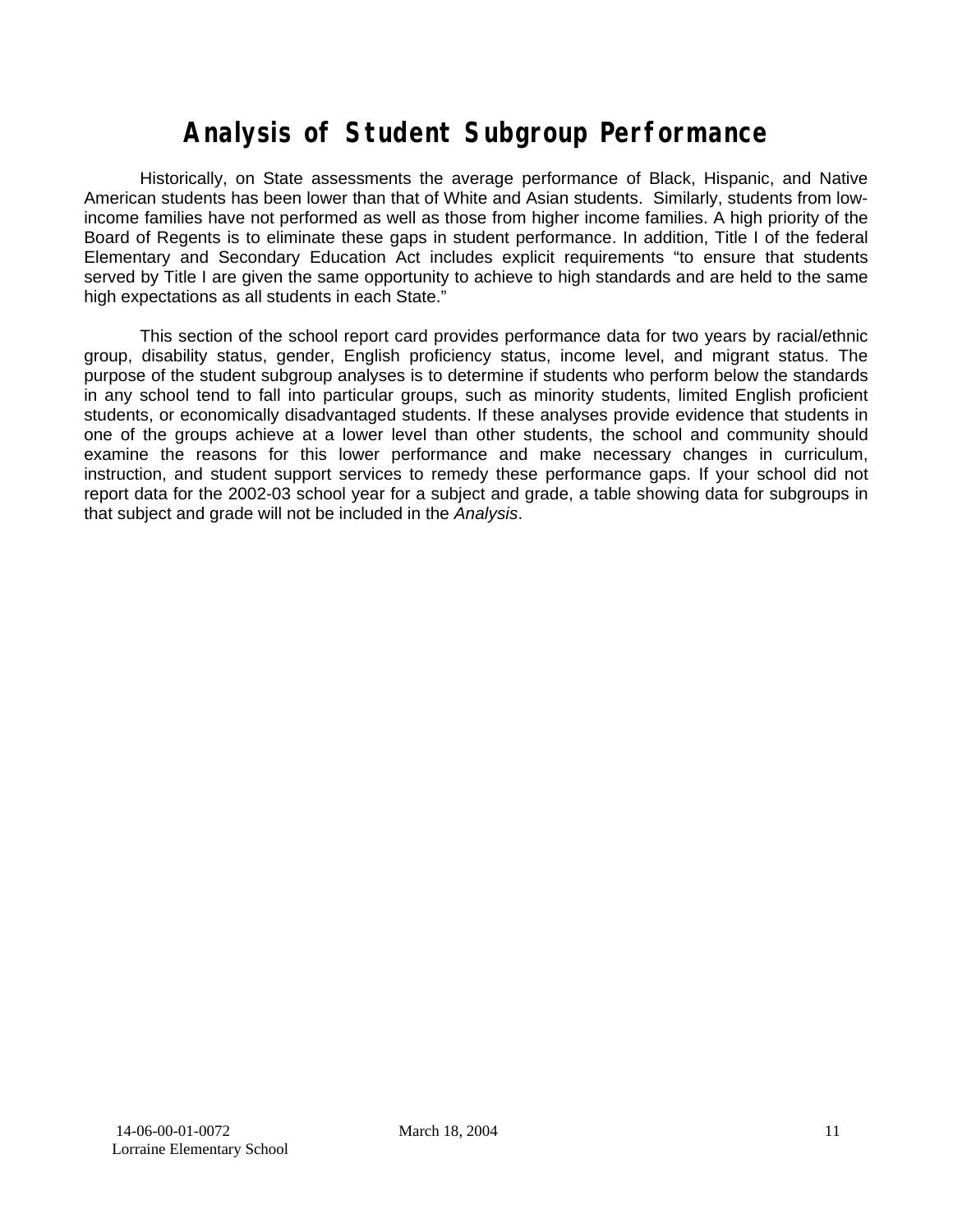# English Language Arts

|                                              |                                                                                    |         | ◡<br>$2001 - 02$ |               | $2002 - 03$                                                       |         |             |           |  |
|----------------------------------------------|------------------------------------------------------------------------------------|---------|------------------|---------------|-------------------------------------------------------------------|---------|-------------|-----------|--|
| <b>Student Subgroup</b>                      | <b>Percentages of Tested</b><br><b>Students Scoring at Levels</b><br><b>Tested</b> |         |                  | <b>Tested</b> | <b>Percentages of Tested</b><br><b>Students Scoring at Levels</b> |         |             |           |  |
|                                              |                                                                                    | $2 - 4$ | $3 - 4$          | 4             |                                                                   | $2 - 4$ | $3 - 4$     | 4         |  |
| <b>Results by Race/Ethnicity</b>             |                                                                                    |         |                  |               |                                                                   |         |             |           |  |
| American Indian/Alaskan Native               | 1                                                                                  | s       | $\mathbf s$      | s             | 1                                                                 | s       | $\mathbf s$ | ${\tt s}$ |  |
| <b>Black</b>                                 | 8                                                                                  | 50%     | 0%               | 0%            | 5                                                                 | s       | s           | s         |  |
| Hispanic                                     | 4                                                                                  | s       | s                | s             | $\overline{7}$                                                    | 71%     | 43%         | 0%        |  |
| Asian or Pacific Islander                    | 1                                                                                  | s       | $\mathbf s$      | s             | 0                                                                 | 0%      | 0%          | 0%        |  |
| White                                        | 33                                                                                 | 85%     | 30%              | 0%            | 34                                                                | 91%     | 44%         | 6%        |  |
| Total                                        | 47                                                                                 | 81%     | 30%              | 2%            | 47                                                                | 81%     | 43%         | 4%        |  |
| Small Group Totals (s)                       | 6                                                                                  | 100%    | 67%              | 17%           | 6                                                                 | 33%     | 33%         | 0%        |  |
| <b>Results by Disability Status</b>          |                                                                                    |         |                  |               |                                                                   |         |             |           |  |
| General-education students                   | 33                                                                                 | 91%     | 39%              | 3%            | 35                                                                | 91%     | 46%         | 6%        |  |
| Students with disabilities                   | 14                                                                                 | 57%     | 7%               | 0%            | 12                                                                | 50%     | 33%         | 0%        |  |
| Total                                        | 47                                                                                 | 81%     | 30%              | 2%            | 47                                                                | 81%     | 43%         | 4%        |  |
| <b>Results by Gender</b>                     |                                                                                    |         |                  |               |                                                                   |         |             |           |  |
| Female                                       | 19                                                                                 | 84%     | 42%              | 0%            | 23                                                                | 87%     | 39%         | 4%        |  |
| Male                                         | 28                                                                                 | 79%     | 21%              | 4%            | 24                                                                | 75%     | 46%         | 4%        |  |
| Total                                        | 47                                                                                 | 81%     | 30%              | 2%            | 47                                                                | 81%     | 43%         | 4%        |  |
| <b>Results by English Proficiency Status</b> |                                                                                    |         |                  |               |                                                                   |         |             |           |  |
| English proficient                           | 47                                                                                 | 81%     | 30%              | 2%            | 47                                                                | 81%     | 43%         | 4%        |  |
| Limited English proficient                   | 0                                                                                  | 0%      | 0%               | 0%            | $\mathbf 0$                                                       | 0%      | 0%          | 0%        |  |
| Total                                        | 47                                                                                 | 81%     | 30%              | 2%            | 47                                                                | 81%     | 43%         | 4%        |  |
| <b>Results by Income Level</b>               |                                                                                    |         |                  |               |                                                                   |         |             |           |  |
| Economically disadvantaged                   | 36                                                                                 | 78%     | 22%              | 0%            | 41                                                                | 78%     | 41%         | 2%        |  |
| Not disadvantaged                            | 11                                                                                 | 91%     | 55%              | 9%            | 6                                                                 | 100%    | 50%         | 17%       |  |
| Total                                        | 47                                                                                 | 81%     | 30%              | 2%            | 47                                                                | 81%     | 43%         | 4%        |  |
| <b>Results by Migrant Status</b>             |                                                                                    |         |                  |               |                                                                   |         |             |           |  |
| Migrant family                               | 0                                                                                  | 0%      | 0%               | 0%            | $\mathbf 0$                                                       | 0%      | 0%          | 0%        |  |
| Not migrant family                           | 47                                                                                 | 81%     | 30%              | 2%            | 47                                                                | 81%     | 43%         | 4%        |  |
| Total                                        | 47                                                                                 | 81%     | 30%              | 2%            | 47                                                                | 81%     | 43%         | 4%        |  |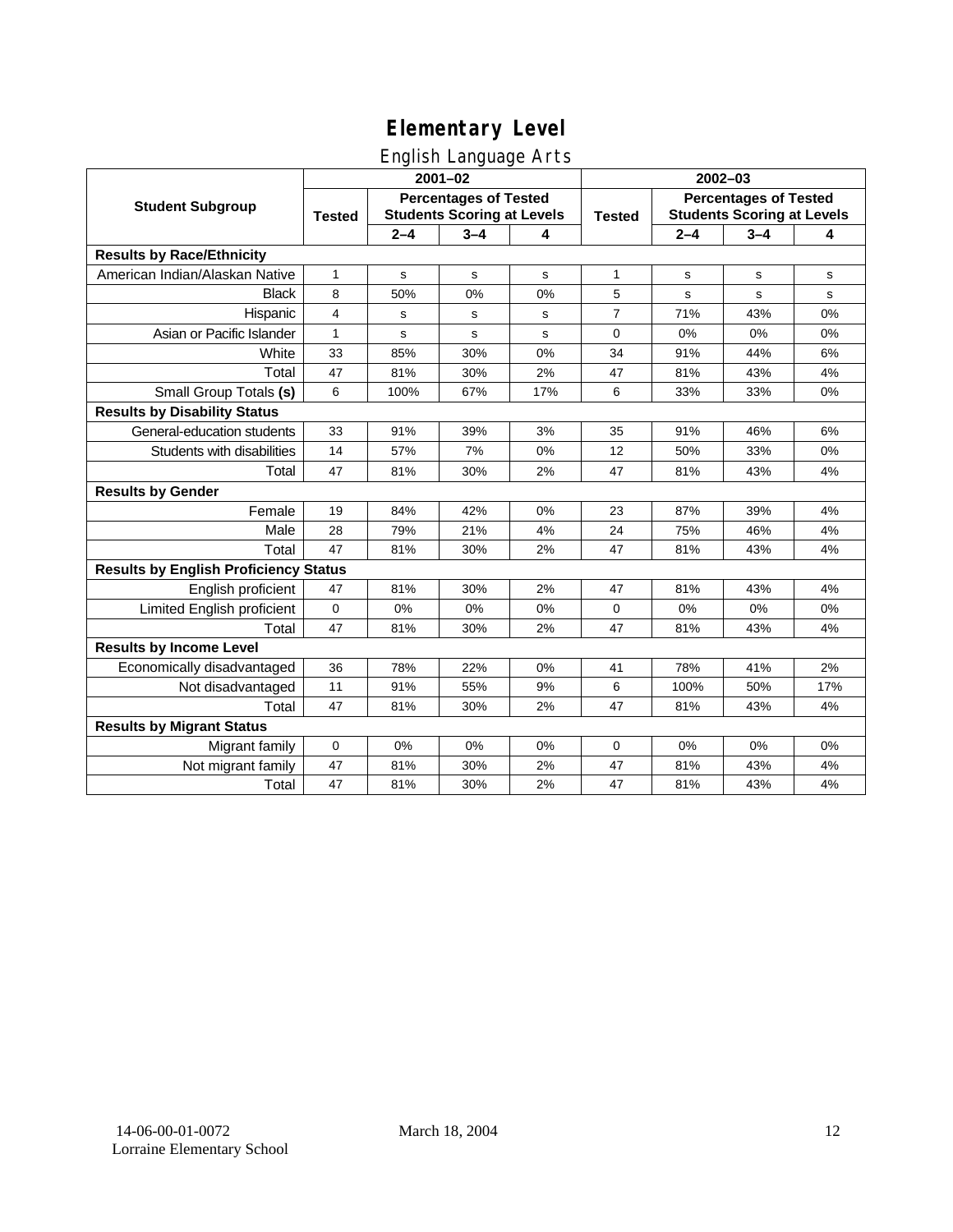## Mathematics

|                                              |                                                                                    |         | $2001 - 02$  |               | $2002 - 03$                                                       |         |                                                                                               |    |  |
|----------------------------------------------|------------------------------------------------------------------------------------|---------|--------------|---------------|-------------------------------------------------------------------|---------|-----------------------------------------------------------------------------------------------|----|--|
| <b>Student Subgroup</b>                      | <b>Percentages of Tested</b><br><b>Students Scoring at Levels</b><br><b>Tested</b> |         |              | <b>Tested</b> | <b>Percentages of Tested</b><br><b>Students Scoring at Levels</b> |         |                                                                                               |    |  |
|                                              |                                                                                    | $2 - 4$ | $3 - 4$      | 4             |                                                                   | $2 - 4$ | $3 - 4$<br>s<br>s<br>33%<br>0%<br>82%<br>70%<br>40%<br>79%<br>40%<br>70%<br>61%<br>81%<br>70% | 4  |  |
| <b>Results by Race/Ethnicity</b>             |                                                                                    |         |              |               |                                                                   |         |                                                                                               |    |  |
| American Indian/Alaskan Native               | 1                                                                                  | s       | s            | s             | $\mathbf{1}$                                                      | S       |                                                                                               | s  |  |
| <b>Black</b>                                 | 8                                                                                  | 50%     | 0%           | 0%            | 4                                                                 | s       |                                                                                               | s  |  |
| Hispanic                                     | 4                                                                                  | s       | s            | s             | 6                                                                 | 83%     |                                                                                               | 0% |  |
| Asian or Pacific Islander                    | 1                                                                                  | s       | $\mathsf{s}$ | s             | 0                                                                 | 0%      |                                                                                               | 0% |  |
| White                                        | 32                                                                                 | 88%     | 47%          | 6%            | 33                                                                | 97%     |                                                                                               | 0% |  |
| Total                                        | 46                                                                                 | 83%     | 41%          | 7%            | 44                                                                | 93%     |                                                                                               | 0% |  |
| Small Group Totals (s)                       | 6                                                                                  | 100%    | 67%          | 17%           | 5                                                                 | 80%     |                                                                                               | 0% |  |
| <b>Results by Disability Status</b>          |                                                                                    |         |              |               |                                                                   |         |                                                                                               |    |  |
| General-education students                   | 33                                                                                 | 94%     | 55%          | 9%            | 34                                                                | 97%     |                                                                                               | 0% |  |
| Students with disabilities                   | 13                                                                                 | 54%     | 8%           | 0%            | 10                                                                | 80%     |                                                                                               | 0% |  |
| Total                                        | 46                                                                                 | 83%     | 41%          | 7%            | 44                                                                | 93%     |                                                                                               | 0% |  |
| <b>Results by Gender</b>                     |                                                                                    |         |              |               |                                                                   |         |                                                                                               |    |  |
| Female                                       | 19                                                                                 | 89%     | 53%          | 0%            | 23                                                                | 100%    |                                                                                               | 0% |  |
| Male                                         | 27                                                                                 | 78%     | 33%          | 11%           | 21                                                                | 86%     |                                                                                               | 0% |  |
| Total                                        | 46                                                                                 | 83%     | 41%          | 7%            | 44                                                                | 93%     |                                                                                               | 0% |  |
| <b>Results by English Proficiency Status</b> |                                                                                    |         |              |               |                                                                   |         |                                                                                               |    |  |
| English proficient                           | 46                                                                                 | 83%     | 41%          | 7%            | 44                                                                | 93%     | 70%                                                                                           | 0% |  |
| Limited English proficient                   | $\Omega$                                                                           | 0%      | 0%           | 0%            | $\Omega$                                                          | 0%      | 0%                                                                                            | 0% |  |
| Total                                        | 46                                                                                 | 83%     | 41%          | 7%            | 44                                                                | 93%     | 70%                                                                                           | 0% |  |
| <b>Results by Income Level</b>               |                                                                                    |         |              |               |                                                                   |         |                                                                                               |    |  |
| Economically disadvantaged                   | 34                                                                                 | 82%     | 32%          | 0%            | 39                                                                | 92%     | 67%                                                                                           | 0% |  |
| Not disadvantaged                            | 12                                                                                 | 83%     | 67%          | 25%           | 5                                                                 | 100%    | 100%                                                                                          | 0% |  |
| Total                                        | 46                                                                                 | 83%     | 41%          | 7%            | 44                                                                | 93%     | 70%                                                                                           | 0% |  |
| <b>Results by Migrant Status</b>             |                                                                                    |         |              |               |                                                                   |         |                                                                                               |    |  |
| Migrant family                               | 0                                                                                  | 0%      | 0%           | 0%            | $\Omega$                                                          | 0%      | 0%                                                                                            | 0% |  |
| Not migrant family                           | 46                                                                                 | 83%     | 41%          | 7%            | 44                                                                | 93%     | 70%                                                                                           | 0% |  |
| Total                                        | 46                                                                                 | 83%     | 41%          | 7%            | 44                                                                | 93%     | 70%                                                                                           | 0% |  |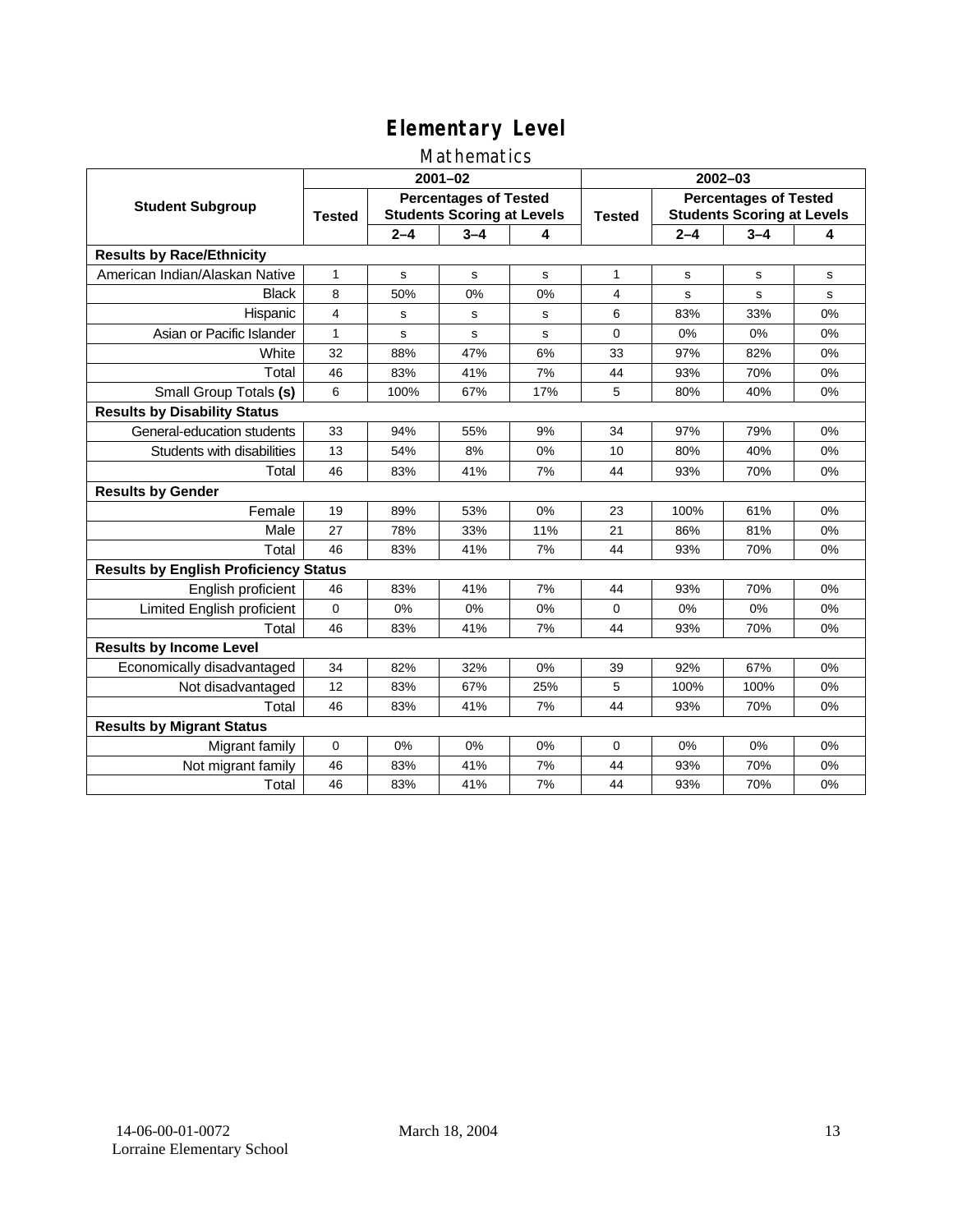## Science Multiple-Choice

|                                              | $2001 - 02$   |                                                                                              | $2002 - 03$   |                                                                                              |  |  |
|----------------------------------------------|---------------|----------------------------------------------------------------------------------------------|---------------|----------------------------------------------------------------------------------------------|--|--|
| <b>Student Subgroup</b>                      | <b>Tested</b> | <b>Percentages of</b><br><b>Tested</b><br><b>Students</b><br><b>Scoring above</b><br>the SDL | <b>Tested</b> | <b>Percentages of</b><br><b>Tested</b><br><b>Students</b><br><b>Scoring above</b><br>the SDL |  |  |
| <b>Results by Race/Ethnicity</b>             |               |                                                                                              |               |                                                                                              |  |  |
| American Indian/Alaskan Native               | 1             | s                                                                                            | $\mathbf{1}$  | $\mathbf s$                                                                                  |  |  |
| <b>Black</b>                                 | 8             | 13%                                                                                          | 5             | s                                                                                            |  |  |
| Hispanic                                     | 4             | s                                                                                            | 6             | 33%                                                                                          |  |  |
| Asian or Pacific Islander                    | $\mathbf{1}$  | s                                                                                            | 0             | 0%                                                                                           |  |  |
| White                                        | 32            | 59%                                                                                          | 33            | 76%                                                                                          |  |  |
| Total                                        | 46            | 54%                                                                                          | 45            | 64%                                                                                          |  |  |
| Small Group Totals (s)                       | 6             | 83%                                                                                          | 6             | 33%                                                                                          |  |  |
| <b>Results by Disability Status</b>          |               |                                                                                              |               |                                                                                              |  |  |
| General-education students                   | 33            | 67%                                                                                          | 34            | 74%                                                                                          |  |  |
| Students with disabilities                   | 13            | 23%                                                                                          | 11            | 36%                                                                                          |  |  |
| Total                                        | 46            | 54%                                                                                          | 45            | 64%                                                                                          |  |  |
| <b>Results by Gender</b>                     |               |                                                                                              |               |                                                                                              |  |  |
| Female                                       | 19            | 58%                                                                                          | 23            | 57%                                                                                          |  |  |
| Male                                         | 27            | 52%                                                                                          | 22            | 73%                                                                                          |  |  |
| Total                                        | 46            | 54%                                                                                          | 45            | 64%                                                                                          |  |  |
| <b>Results by English Proficiency Status</b> |               |                                                                                              |               |                                                                                              |  |  |
| English proficient                           | 46            | 54%                                                                                          | 45            | 64%                                                                                          |  |  |
| Limited English proficient                   | $\Omega$      | 0%                                                                                           | $\Omega$      | 0%                                                                                           |  |  |
| Total                                        | 46            | 54%                                                                                          | 45            | 64%                                                                                          |  |  |
| <b>Results by Income Level</b>               |               |                                                                                              |               |                                                                                              |  |  |
| Economically disadvantaged                   | 34            | 53%                                                                                          | 40            | 60%                                                                                          |  |  |
| Not disadvantaged                            | 12            | 58%                                                                                          | 5             | 100%                                                                                         |  |  |
| Total                                        | 46            | 54%                                                                                          | 45            | 64%                                                                                          |  |  |
| <b>Results by Migrant Status</b>             |               |                                                                                              |               |                                                                                              |  |  |
| Migrant family                               | $\mathbf 0$   | 0%                                                                                           | $\mathbf 0$   | 0%                                                                                           |  |  |
| Not migrant family                           | 46            | 54%                                                                                          | 45            | 64%                                                                                          |  |  |
| Total                                        | 46            | 54%                                                                                          | 45            | 64%                                                                                          |  |  |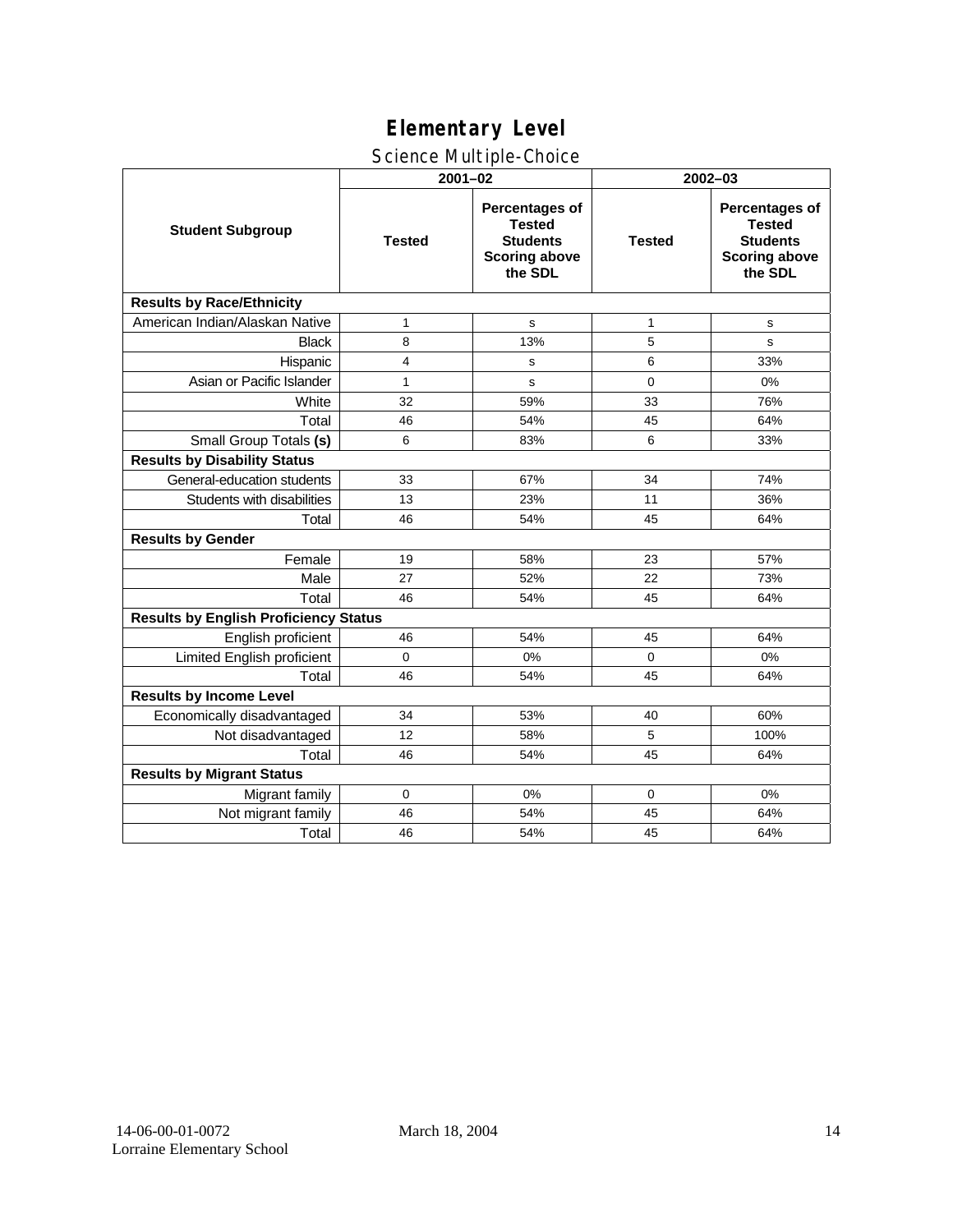## English Language Arts

|                                              |                                                                                    |             | ັ<br>$2001 - 02$ |               | 2002-03                                                           |         |         |       |  |
|----------------------------------------------|------------------------------------------------------------------------------------|-------------|------------------|---------------|-------------------------------------------------------------------|---------|---------|-------|--|
| <b>Student Subgroup</b>                      | <b>Percentages of Tested</b><br><b>Students Scoring at Levels</b><br><b>Tested</b> |             |                  | <b>Tested</b> | <b>Percentages of Tested</b><br><b>Students Scoring at Levels</b> |         |         |       |  |
|                                              |                                                                                    | $2 - 4$     | $3 - 4$          | 4             |                                                                   | $2 - 4$ | $3 - 4$ | 4     |  |
| <b>Results by Race/Ethnicity</b>             |                                                                                    |             |                  |               |                                                                   |         |         |       |  |
| American Indian/Alaskan Native               | $\overline{2}$                                                                     | $\mathbf s$ | s                | s             | $\mathbf 0$                                                       | 0%      | 0%      | 0%    |  |
| <b>Black</b>                                 | 25                                                                                 | s           | s                | s             | 34                                                                | s       | s       | s     |  |
| Hispanic                                     | $\mathbf{1}$                                                                       | s           | s                | s             | 4                                                                 | s       | s       | s     |  |
| Asian or Pacific Islander                    | $\mathbf 0$                                                                        | 0%          | 0%               | 0%            | $\mathbf 0$                                                       | 0%      | 0%      | 0%    |  |
| White                                        | 47                                                                                 | 98%         | 30%              | 2%            | 44                                                                | 93%     | 41%     | 2%    |  |
| Total                                        | 75                                                                                 | 88%         | 21%              | 3%            | 82                                                                | 85%     | 29%     | 1%    |  |
| Small Group Totals (s)                       | 28                                                                                 | 71%         | 7%               | 4%            | 38                                                                | 76%     | 16%     | 0%    |  |
| <b>Results by Disability Status</b>          |                                                                                    |             |                  |               |                                                                   |         |         |       |  |
| General-education students                   | 49                                                                                 | 96%         | 29%              | 4%            | 55                                                                | 98%     | 42%     | 2%    |  |
| Students with disabilities                   | 26                                                                                 | 73%         | 8%               | 0%            | 27                                                                | 59%     | 4%      | $0\%$ |  |
| Total                                        | 75                                                                                 | 88%         | 21%              | 3%            | 82                                                                | 85%     | 29%     | 1%    |  |
| <b>Results by Gender</b>                     |                                                                                    |             |                  |               |                                                                   |         |         |       |  |
| Female                                       | 29                                                                                 | 97%         | 31%              | 7%            | 30                                                                | 100%    | 43%     | 0%    |  |
| Male                                         | 46                                                                                 | 83%         | 15%              | 0%            | 52                                                                | 77%     | 21%     | 2%    |  |
| Total                                        | 75                                                                                 | 88%         | 21%              | 3%            | 82                                                                | 85%     | 29%     | 1%    |  |
| <b>Results by English Proficiency Status</b> |                                                                                    |             |                  |               |                                                                   |         |         |       |  |
| English proficient                           | 75                                                                                 | 88%         | 21%              | 3%            | 82                                                                | 85%     | 29%     | 1%    |  |
| Limited English proficient                   | 0                                                                                  | 0%          | 0%               | 0%            | $\pmb{0}$                                                         | 0%      | 0%      | 0%    |  |
| Total                                        | 75                                                                                 | 88%         | 21%              | 3%            | 82                                                                | 85%     | 29%     | 1%    |  |
| <b>Results by Income Level</b>               |                                                                                    |             |                  |               |                                                                   |         |         |       |  |
| Economically disadvantaged                   | 48                                                                                 | 85%         | 17%              | 2%            | 56                                                                | 80%     | 21%     | 2%    |  |
| Not disadvantaged                            | 27                                                                                 | 93%         | 30%              | 4%            | 26                                                                | 96%     | 46%     | 0%    |  |
| Total                                        | 75                                                                                 | 88%         | 21%              | 3%            | 82                                                                | 85%     | 29%     | 1%    |  |
| <b>Results by Migrant Status</b>             |                                                                                    |             |                  |               |                                                                   |         |         |       |  |
| Migrant family                               | $\mathbf 0$                                                                        | 0%          | 0%               | 0%            | 0                                                                 | 0%      | 0%      | 0%    |  |
| Not migrant family                           | 75                                                                                 | 88%         | 21%              | 3%            | 82                                                                | 85%     | 29%     | 1%    |  |
| Total                                        | 75                                                                                 | 88%         | 21%              | 3%            | 82                                                                | 85%     | 29%     | 1%    |  |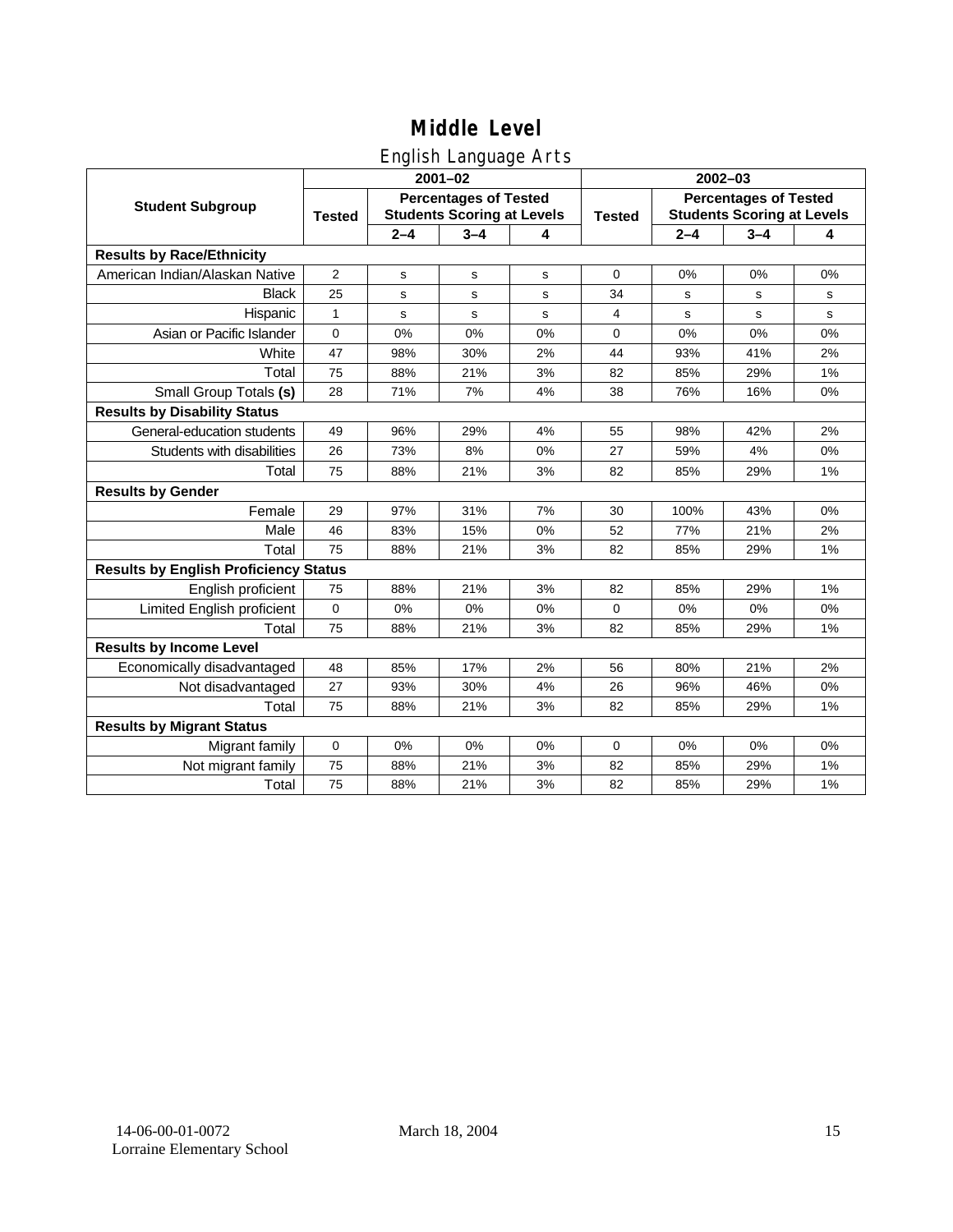## Mathematics

|                                              |                                                                                    |         | $2001 - 02$ |               | $2002 - 03$                                                       |         |                                                                                                                    |    |  |
|----------------------------------------------|------------------------------------------------------------------------------------|---------|-------------|---------------|-------------------------------------------------------------------|---------|--------------------------------------------------------------------------------------------------------------------|----|--|
| <b>Student Subgroup</b>                      | <b>Percentages of Tested</b><br><b>Students Scoring at Levels</b><br><b>Tested</b> |         |             | <b>Tested</b> | <b>Percentages of Tested</b><br><b>Students Scoring at Levels</b> |         |                                                                                                                    |    |  |
|                                              |                                                                                    | $2 - 4$ | $3 - 4$     | 4             |                                                                   | $2 - 4$ | $3 - 4$<br>0%<br>14%<br>33%<br>0%<br>33%<br>25%<br>0%<br>36%<br>3%<br>25%<br>32%<br>20%<br>25%<br>25%<br>0%<br>25% | 4  |  |
| <b>Results by Race/Ethnicity</b>             |                                                                                    |         |             |               |                                                                   |         |                                                                                                                    |    |  |
| American Indian/Alaskan Native               | $\overline{2}$                                                                     | s       | s           | s             | $\Omega$                                                          | 0%      |                                                                                                                    | 0% |  |
| <b>Black</b>                                 | 23                                                                                 | s       | s           | s             | 36                                                                | 44%     |                                                                                                                    | 0% |  |
| Hispanic                                     | $\mathbf{1}$                                                                       | s       | s           | s             | 6                                                                 | 50%     |                                                                                                                    | 0% |  |
| Asian or Pacific Islander                    | $\mathbf 0$                                                                        | 0%      | 0%          | 0%            | 0                                                                 | 0%      |                                                                                                                    | 0% |  |
| White                                        | 47                                                                                 | 87%     | 26%         | 4%            | 46                                                                | 93%     |                                                                                                                    | 2% |  |
| Total                                        | 73                                                                                 | 74%     | 18%         | 3%            | 88                                                                | 70%     |                                                                                                                    | 1% |  |
| Small Group Totals (s)                       | 26                                                                                 | 50%     | 4%          | 0%            | $\Omega$                                                          | 0%      |                                                                                                                    | 0% |  |
| <b>Results by Disability Status</b>          |                                                                                    |         |             |               |                                                                   |         |                                                                                                                    |    |  |
| General-education students                   | 45                                                                                 | 84%     | 18%         | 4%            | 59                                                                | 86%     |                                                                                                                    | 2% |  |
| Students with disabilities                   | 28                                                                                 | 57%     | 18%         | 0%            | 29                                                                | 38%     |                                                                                                                    | 0% |  |
| Total                                        | 73                                                                                 | 74%     | 18%         | 3%            | 88                                                                | 70%     |                                                                                                                    | 1% |  |
| <b>Results by Gender</b>                     |                                                                                    |         |             |               |                                                                   |         |                                                                                                                    |    |  |
| Female                                       | 28                                                                                 | 79%     | 18%         | 7%            | 34                                                                | 79%     |                                                                                                                    | 0% |  |
| Male                                         | 45                                                                                 | 71%     | 18%         | 0%            | 54                                                                | 65%     |                                                                                                                    | 2% |  |
| Total                                        | 73                                                                                 | 74%     | 18%         | 3%            | 88                                                                | 70%     |                                                                                                                    | 1% |  |
| <b>Results by English Proficiency Status</b> |                                                                                    |         |             |               |                                                                   |         |                                                                                                                    |    |  |
| English proficient                           | 73                                                                                 | 74%     | 18%         | 3%            | 88                                                                | 70%     |                                                                                                                    | 1% |  |
| Limited English proficient                   | 0                                                                                  | 0%      | 0%          | 0%            | 0                                                                 | 0%      |                                                                                                                    | 0% |  |
| Total                                        | 73                                                                                 | 74%     | 18%         | 3%            | 88                                                                | 70%     |                                                                                                                    | 1% |  |
| <b>Results by Income Level</b>               |                                                                                    |         |             |               |                                                                   |         |                                                                                                                    |    |  |
| Economically disadvantaged                   | 47                                                                                 | 66%     | 17%         | 2%            | 58                                                                | 62%     | 21%                                                                                                                | 2% |  |
| Not disadvantaged                            | 26                                                                                 | 88%     | 19%         | 4%            | 30                                                                | 87%     | 33%                                                                                                                | 0% |  |
| Total                                        | 73                                                                                 | 74%     | 18%         | 3%            | 88                                                                | 70%     | 25%                                                                                                                | 1% |  |
| <b>Results by Migrant Status</b>             |                                                                                    |         |             |               |                                                                   |         |                                                                                                                    |    |  |
| Migrant family                               | 0                                                                                  | 0%      | 0%          | 0%            | 0                                                                 | 0%      | 0%                                                                                                                 | 0% |  |
| Not migrant family                           | 73                                                                                 | 74%     | 18%         | 3%            | 88                                                                | 70%     | 25%                                                                                                                | 1% |  |
| Total                                        | 73                                                                                 | 74%     | 18%         | 3%            | 88                                                                | 70%     | 25%                                                                                                                | 1% |  |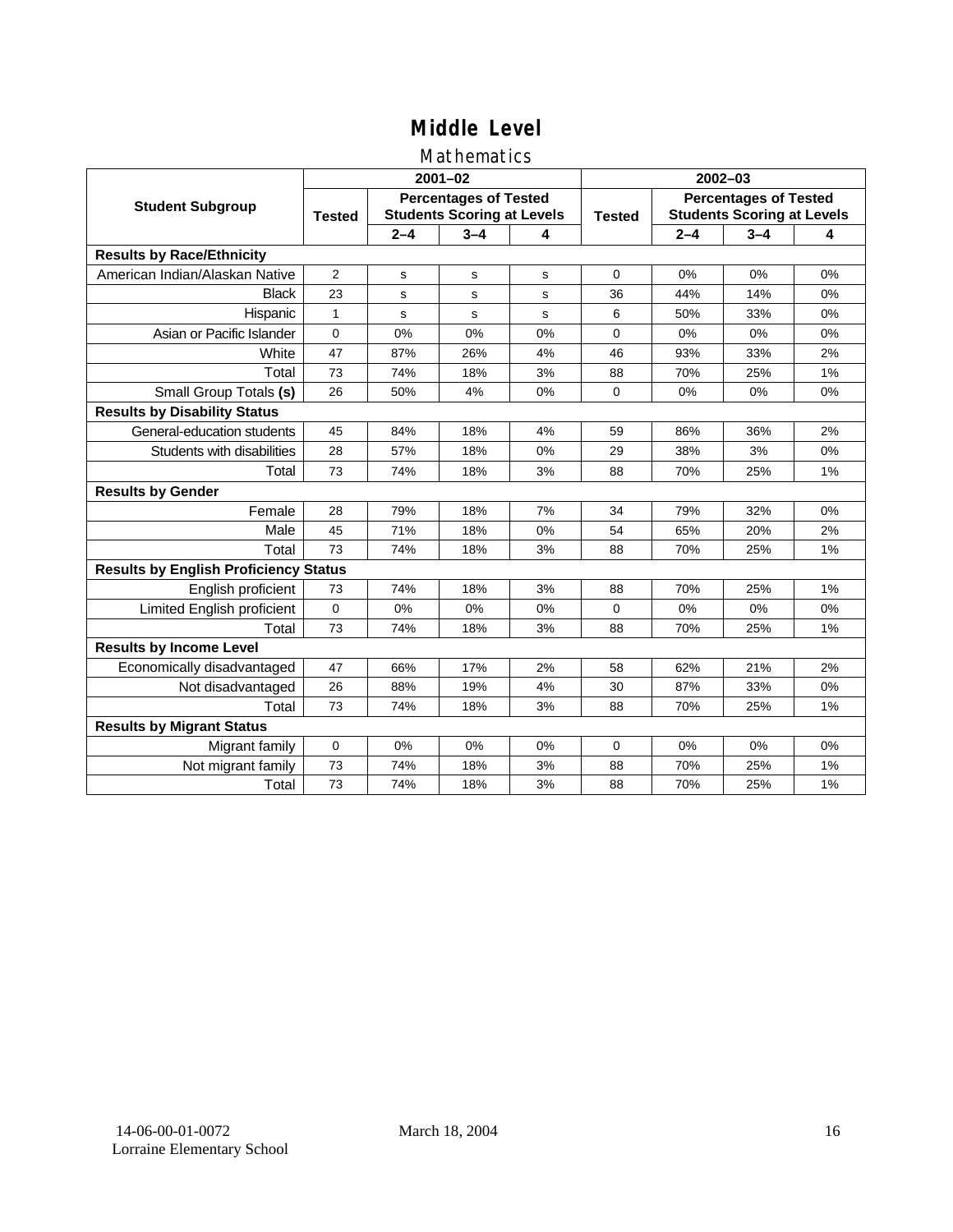### Science

|                                              |                                                                                    |         | $2001 - 02$ |               | $2002 - 03$                                                       |         |         |     |  |
|----------------------------------------------|------------------------------------------------------------------------------------|---------|-------------|---------------|-------------------------------------------------------------------|---------|---------|-----|--|
| <b>Student Subgroup</b>                      | <b>Percentages of Tested</b><br><b>Students Scoring at Levels</b><br><b>Tested</b> |         |             | <b>Tested</b> | <b>Percentages of Tested</b><br><b>Students Scoring at Levels</b> |         |         |     |  |
|                                              |                                                                                    | $2 - 4$ | $3 - 4$     | 4             |                                                                   | $2 - 4$ | $3 - 4$ | 4   |  |
| <b>Results by Race/Ethnicity</b>             |                                                                                    |         |             |               |                                                                   |         |         |     |  |
| American Indian/Alaskan Native               | $\overline{2}$                                                                     | s       | s           | s             | $\Omega$                                                          | 0%      | 0%      | 0%  |  |
| <b>Black</b>                                 | 22                                                                                 | s       | s           | s             | 32                                                                | 97%     | 38%     | 3%  |  |
| Hispanic                                     | 1                                                                                  | s       | s           | s             | 5                                                                 | 100%    | 40%     | 0%  |  |
| Asian or Pacific Islander                    | $\Omega$                                                                           | 0%      | $0\%$       | 0%            | 0                                                                 | 0%      | 0%      | 0%  |  |
| White                                        | 44                                                                                 | 100%    | 86%         | 2%            | 42                                                                | 100%    | 76%     | 14% |  |
| Total                                        | 69                                                                                 | 96%     | 67%         | 3%            | 79                                                                | 99%     | 58%     | 9%  |  |
| Small Group Totals (s)                       | 25                                                                                 | 88%     | 32%         | 4%            | 0                                                                 | 0%      | 0%      | 0%  |  |
| <b>Results by Disability Status</b>          |                                                                                    |         |             |               |                                                                   |         |         |     |  |
| General-education students                   | 45                                                                                 | 100%    | 80%         | 4%            | 54                                                                | 100%    | 76%     | 13% |  |
| Students with disabilities                   | 24                                                                                 | 88%     | 42%         | $0\%$         | 25                                                                | 96%     | 20%     | 0%  |  |
| Total                                        | 69                                                                                 | 96%     | 67%         | 3%            | 79                                                                | 99%     | 58%     | 9%  |  |
| <b>Results by Gender</b>                     |                                                                                    |         |             |               |                                                                   |         |         |     |  |
| Female                                       | 28                                                                                 | 96%     | 64%         | 4%            | 32                                                                | 100%    | 66%     | 13% |  |
| Male                                         | 41                                                                                 | 95%     | 68%         | 2%            | 47                                                                | 98%     | 53%     | 6%  |  |
| Total                                        | 69                                                                                 | 96%     | 67%         | 3%            | 79                                                                | 99%     | 58%     | 9%  |  |
| <b>Results by English Proficiency Status</b> |                                                                                    |         |             |               |                                                                   |         |         |     |  |
| English proficient                           | 69                                                                                 | 96%     | 67%         | 3%            | 79                                                                | 99%     | 58%     | 9%  |  |
| <b>Limited English proficient</b>            | $\Omega$                                                                           | 0%      | $0\%$       | $0\%$         | 0                                                                 | 0%      | 0%      | 0%  |  |
| Total                                        | 69                                                                                 | 96%     | 67%         | 3%            | 79                                                                | 99%     | 58%     | 9%  |  |
| <b>Results by Income Level</b>               |                                                                                    |         |             |               |                                                                   |         |         |     |  |
| Economically disadvantaged                   | 47                                                                                 | 94%     | 64%         | 2%            | 52                                                                | 98%     | 48%     | 4%  |  |
| Not disadvantaged                            | 22                                                                                 | 100%    | 73%         | 5%            | 27                                                                | 100%    | 78%     | 19% |  |
| Total                                        | 69                                                                                 | 96%     | 67%         | 3%            | 79                                                                | 99%     | 58%     | 9%  |  |
| <b>Results by Migrant Status</b>             |                                                                                    |         |             |               |                                                                   |         |         |     |  |
| Migrant family                               | 0                                                                                  | 0%      | 0%          | 0%            | 0                                                                 | $0\%$   | 0%      | 0%  |  |
| Not migrant family                           | 69                                                                                 | 96%     | 67%         | 3%            | 79                                                                | 99%     | 58%     | 9%  |  |
| Total                                        | 69                                                                                 | 96%     | 67%         | 3%            | 79                                                                | 99%     | 58%     | 9%  |  |